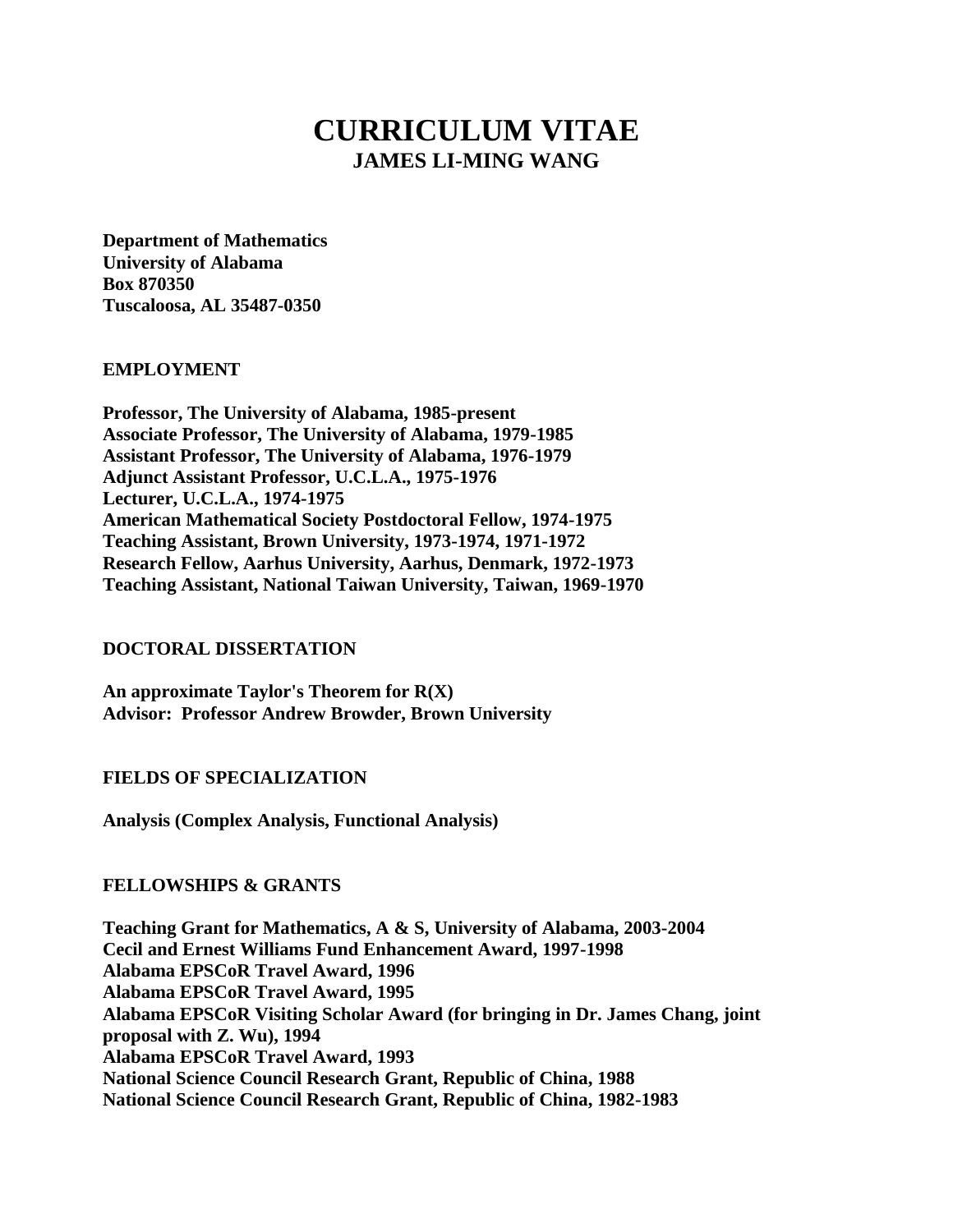**University of Alabama Research Grant, 1979-1980 National Science Foundation Research Grant, 1977-1979 National Science Foundation Research Grant, 1976-1977 American Mathematical Society Research Fellowship, 1974-1975**

#### **REFERENCE**

**Professor Andrew Browder, Brown University Professor John Wermer, Brown University Professor Theodore W. Gamelin, U.C.L.A. Professor John Garnett, U.C.L.A. Professor Ky Fan, U.C. Santa Barbara Professor A.G. O'Farrell, Maynooth College, Ireland**

#### **SERVICE**

**Reviewer, National Science Foundation, Mathematical Science Section Reviewer, Mathematical Review**

#### **MEMBERSHIP**

**American Mathematical Society**

#### **RECENT INVITED PRESENTATION**

**National Taiwan University, May 18, 2015, Taipei, Taiwan Academia Sinica and National Taiwan University, Joint Math Meeting, October 28, 2013, Taipei, Taiwan Academia Sinica Analysis Seminar, July 18, 2006, Taipei, Taiwan Tamkang University Analysis Seminar, July 17, 2006, Taipei, Taiwan Conference on Harmonic Analysis and Related Areas, Nov. 19-20, 2004, Auburn, 20-minute speaker Conference on Harmonic Analysis and Related Areas, Nov. 22-23, 2002, Auburn, 20-minute speaker Conference on Harmonic Analysis and Related Areas, Dec. 14-15, 2001, Auburn, 20-minute speaker Conference on Harmonic Analysis and Related Areas, Nov. 17-18, 2000, Auburn, 20-minute speaker Southeastern Analysis Meeting, March 16-18, 2000, University of Virginia, Charlottesville, Virginia, 20-minute speaker Conference on Harmonic Analysis and Related Areas, Dec. 10-11, 1999, Auburn, 20-minute speaker**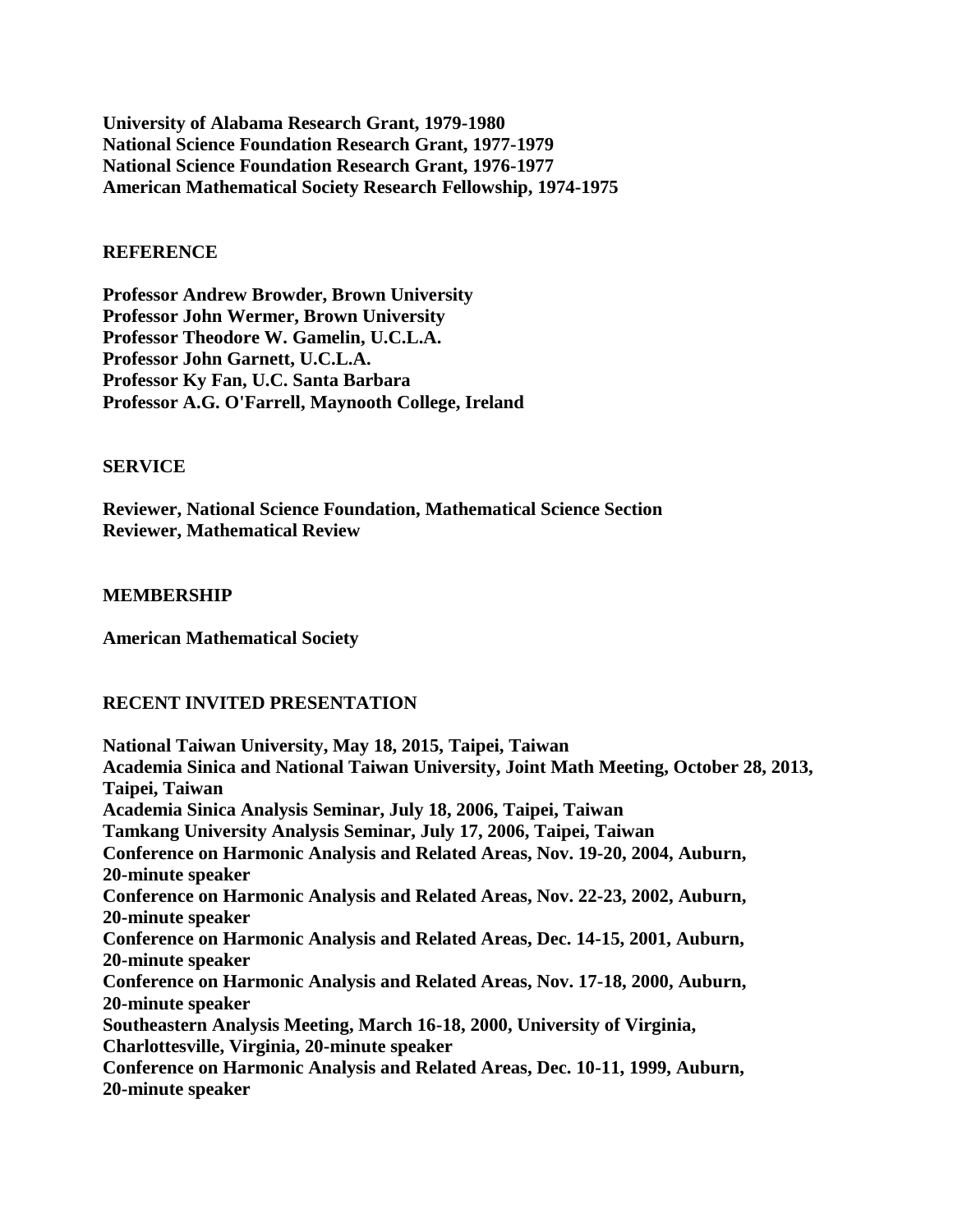**Brown University Analysis Seminar, April 1, 1998, Providence, R.I. Conference on Harmonic Analysis and Related Areas, Dec. 19-20, 1997, Auburn, 20-minute speaker Southeastern Analysis Meeting, March 14-16, 1997, University of Florida, Gainesville, Florida, 20-minute speaker Conference on Harmonic Analysis and Related Areas, Nov. 21-23, 1996, Auburn, 20-minute speaker Southeastern Analysis Meeting, March 15-17, 1996, Richmond University, Richmond, Virginia, 20-minute speaker Colloquium Speaker, May 15-June 30, 1995, Academia Sinica, Taipei, Taiwan 27th SSST, Miss. State University, March 13-14, 1995, 30-minute speaker Southeastern Analysis Meeting, March 3-5, 1995, George Tech. University, 20-minute speaker Conference on Harmonic Analysis and Related Areas, Oct 14-15, 1994, Auburn, 20-minute speaker Conference on "The Interaction Between Functional Analysis, Harmonic Analysis, and Probability", May 30-June 3, 1994, University of Missouri, 30-minute speaker Southeastern Analysis Meeting, March 4-6, 1994, Virginia Tech. University, 20-minute speaker Conference on Harmonic Analysis and Related Areas, Dec 16-18, 1993, Auburn, 20-minute speaker Colloquium Speaker, May 18-25, 1993, Fuzhou University, China Colloquium Speaker, May 17, 1993, Fudan University, China Colloquium Speaker, May 10-15, 1993, East Normal University, China**

# **PUBLICATIONS**

## **A. REFERRED JOURNAL**

- **1. An approximate Taylor's theorem for R(X), Math. Scan., 33(1973), 343-358**
- **2. Modulus of approximate continuity for R(X), Math. Scan., 34(1974), 219-225**
- **3. Strongly regularity at non-peak points, Proc. Amer. Math. Soc., 51(1975), 141-142**
- **4. A density theorem fro R(X), Bull. Math. Academia Sinica, 5(1977), 99-103**
- **5. A note on modulus of approximate continuity of R(X), Rocky Mountain J. Math. 9(1979), 755-759**
- **6. Approximation on boundary sets, Canadian Math. Bull., 22(1979), 377-379**
- **7. An example concerning parts and Newtonian capacity, Proc. Amer. Math. Soc., 75(1979), 218-220**
- **8. Approximation by rational modules on nowhere dense sets, Pac. J. Math., 80(1979), 293-295**
- **9. Approximation by rational modules on nowhere dense sets, Pac. J. Math., 92(1981), 237-239**
- **10. Uniform approximation by rational modules on nowhere dense sets, Proc. Amer. Math. Soc., 81(1981), 62-64 (joint work with T. Trent)**
- **11. The uniform closure of rational modules, Bull. London Math. Soc., 13(1981),**